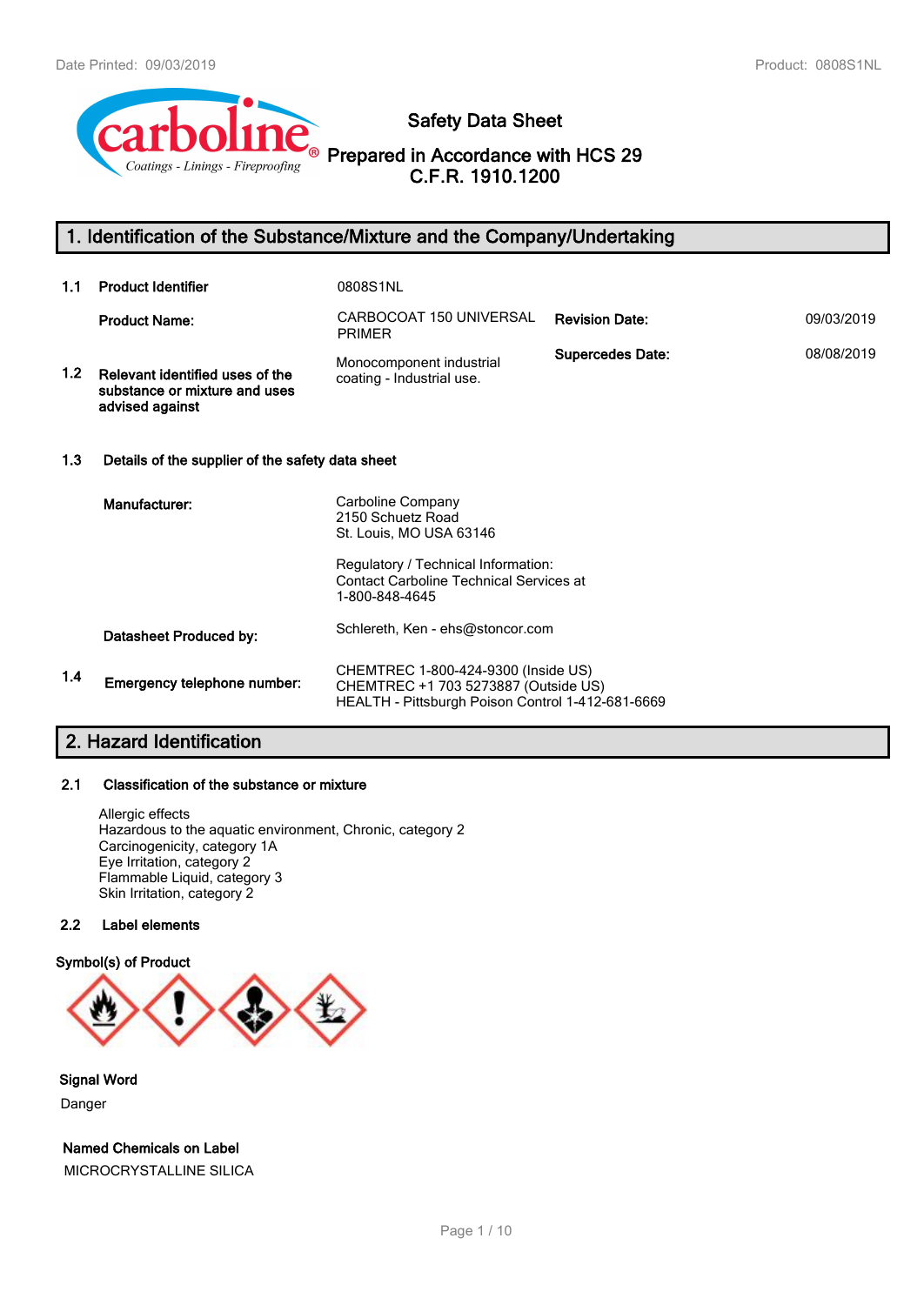#### **HAZARD STATEMENTS**

| <b>EUH208</b><br>H <sub>226</sub><br>H315<br>H319<br>H350-1A<br>H411 | Contains METHYL ETHYL KETOXIME. May produce an<br>allergic reaction.<br>Flammable liquid and vapour.<br>Causes skin irritation.<br>Causes serious eye irritation.<br>May cause cancer.<br>Toxic to aquatic life with long lasting effects. |
|----------------------------------------------------------------------|--------------------------------------------------------------------------------------------------------------------------------------------------------------------------------------------------------------------------------------------|
|                                                                      |                                                                                                                                                                                                                                            |
| P <sub>201</sub>                                                     | Obtain special instructions before use.                                                                                                                                                                                                    |
| P <sub>202</sub>                                                     | Do not handle until all safety precautions have been read<br>and understood.                                                                                                                                                               |
| P <sub>210</sub>                                                     | Keep away from heat/sparks/open flames/hot surfaces. - No<br>smoking.                                                                                                                                                                      |
| P273                                                                 | Avoid release to the environment.                                                                                                                                                                                                          |
| P280                                                                 | Wear protective gloves/protective clothing/eye protection/<br>face protection.                                                                                                                                                             |
| P284                                                                 | Wear respiratory protection.                                                                                                                                                                                                               |
| P305+351+338                                                         | IF IN EYES: Rinse cautiously with water for several minutes.<br>Remove contact lenses, if present and easy to do so.<br>Continue rinsing.                                                                                                  |
| P308+313<br>P332+313<br>P391<br>P403+233                             | IF exposed or concerned: Get medical advice/attention<br>If skin irritation occurs: Get medical advice/attention.<br>Collect spillage.<br>Store in a well-ventilated place. Keep container tightly<br>closed.                              |
|                                                                      |                                                                                                                                                                                                                                            |

# **2.3 Other hazards**

No Information

## **Results of PBT and vPvB assessment:**

The product does not meet the criteria for PBT/VPvB in accordance with Annex XIII.

# **3. Composition/Information On Ingredients**

### **3.2 Mixtures**

## **Hazardous Ingredients**

| <u>CAS-No.</u> | <b>Chemical Name</b>        |                                  | $\frac{96}{2}$ |
|----------------|-----------------------------|----------------------------------|----------------|
| 13463-67-7     | <b>TITANIUM DIOXIDE</b>     |                                  | $25 - 50$      |
| 108-38-3       | META-XYLENE                 |                                  | $2.5 - 10$     |
| 107-87-9       | <b>METHYL PROPYL KETONE</b> |                                  | $2.5 - 10$     |
| 64742-95-6     | AROMATIC HYDROCARBON        |                                  | $2.5 - 10$     |
| 7779-90-0      | <b>ZINC PHOSPHATE</b>       |                                  | $2.5 - 10$     |
| 106-42-3       | PARA-XYI FNF                |                                  | $2.5 - 10$     |
| $100 - 41 - 4$ | ETHYL BENZENE               |                                  | $2.5 - 10$     |
| 95-47-6        | ORTHO-XYI FNF               |                                  | $1.0 - 2.5$    |
| 14808-60-7     | MICROCRYSTALLINE SILICA     |                                  | $1.0 - 2.5$    |
| 1333-86-4      | <b>CARBON BLACK</b>         |                                  | $0.1 - 1.0$    |
| 96-29-7        | METHYL ETHYL KETOXIME       |                                  | $0.1 - 1.0$    |
| <u>CAS-No.</u> | <b>GHS Symbols</b>          | <b>GHS Hazard Statements</b>     | M-Factors      |
| 13463-67-7     |                             |                                  | 0              |
| 108-38-3       | GHS02-GHS07                 | H226-312-315-332                 | $\Omega$       |
| 107-87-9       | GHS02-GHS07                 | H225-302-315-319-335             | $\Omega$       |
| 64742-95-6     | GHS02-GHS07-GHS08-GHS09     | H226-304-315-319-332-335-336-411 | 0              |
| 7779-90-0      | GHS09                       | H400-410                         | 0              |
| 106-42-3       | GHS02-GHS07-GHS08           | H226-304-312-315-332-335-371     | 0              |
| 100-41-4       | GHS02-GHS07-GHS08           | H225-304-315-319-332-351-373-412 | 0              |
| 95-47-6        | GHS02-GHS07                 | H226-312-315-332                 | $\Omega$       |
| 14808-60-7     | GHS08                       | H350-372                         | 0              |
| 1333-86-4      |                             |                                  | 0              |
| 96-29-7        | GHS05-GHS07-GHS08           | H302-312-317-318-332-351         | $\mathbf{0}$   |

**Additional Information:** The text for GHS Hazard Statements shown above (if any) is given in Section 16.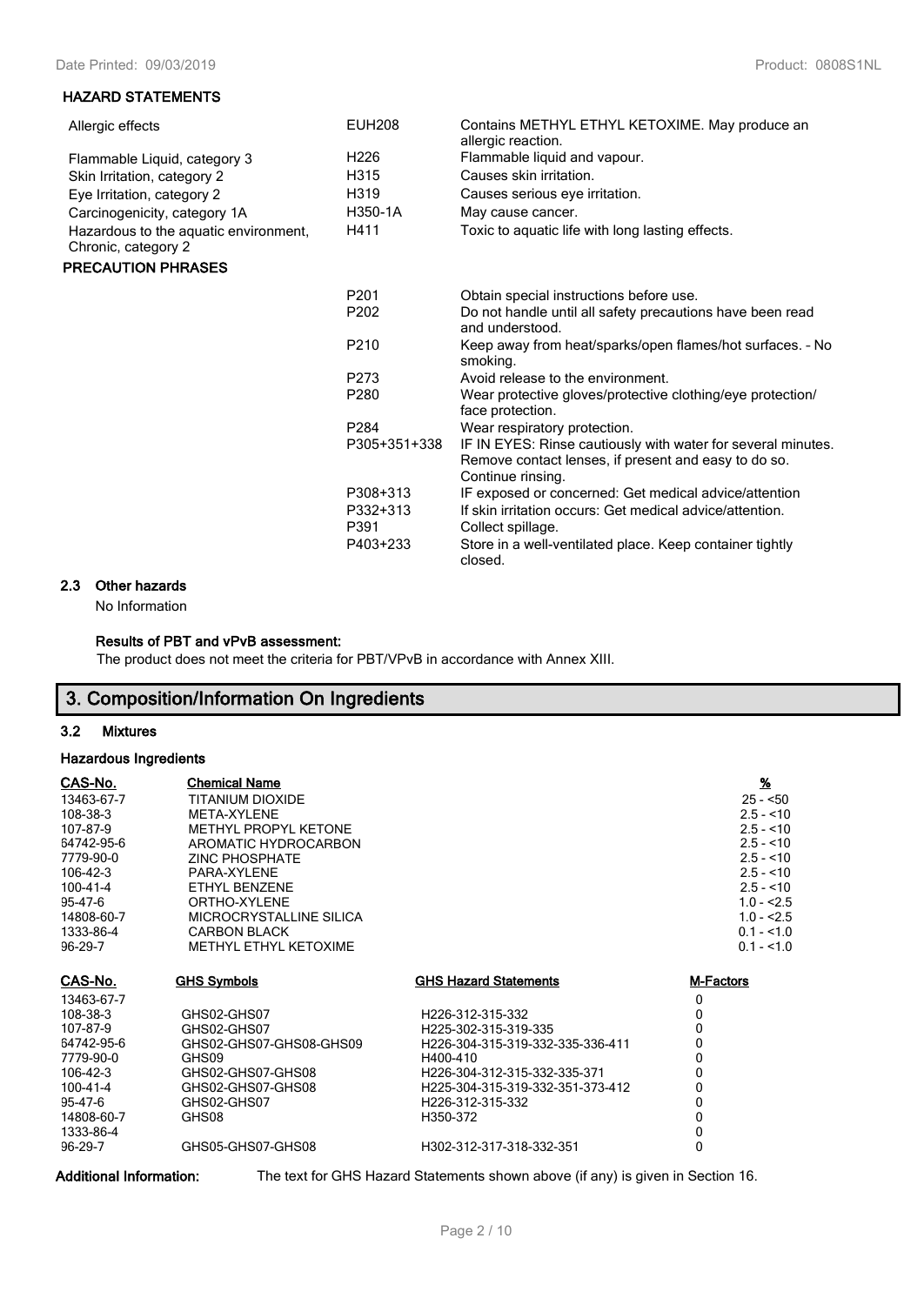## 4.1 Description of First Aid Measures

AFTER INHALATION: Give oxygen or artificial respiration if needed. Remove person to fresh air. If signs/symptoms continue, get medical attention.

AFTER SKIN CONTACT: In case of contact, immediately flush skin with plenty of water for at least 15 minutes while removing contaminated clothing and shoes. If skin irritation persists, call a physician.

AFTER EYE CONTACT: Rinse thoroughly with plenty of water for at least 15 minutes and consult a physician.

AFTER INGESTION: Do NOT induce vomiting. Never give anything by mouth to an unconscious person. If swallowed, call a poison control centre or doctor immediately.

#### 4.2 Most important symptoms and effects, both acute and delayed

Harmful if swallowed. Irritating to eyes and skin. Risk of serious damage to the lungs (by aspiration). Vapours may cause drowsiness and dizziness.

#### 4.3 Indication of any immediate medical attention and special treatment needed

No information available on clinical testing and medical monitoring. Specific toxicological information on substances, if available, can be found in section 11.

When symptoms persist or in all cases of doubt seek medical advice.

# 5. Fire-fighting Measures

## 5.1 Extinguishing Media:

Carbon Dioxide, Dry Chemical, Foam, Water Fog

UNUSUAL FIRE AND EXPLOSION HAZARDS: Flammable liquid. Vapours are heavier than air and may spread along floors. Vapours may form explosive mixtures with air. Vapors may travel to areas away from work site before igniting/flashing back to vapor source. Provide adequate ventilation. Prevent the creation of flammable or explosive concentrations of vapour in air and avoid vapour concentration higher than the occupational exposure limits. Keep away from heat/sparks/open flames/hot surfaces. - No smoking. Electrical installations / working materials must comply with the technological safety standards. Wear shoes with conductive soles.

### 5.2 Special hazards arising from the substance or mixture

No Information

#### 5.3 Advice for firefighters

In the event of fire, wear self-contained breathing apparatus. Cool containers / tanks with water spray. Flammable.

# 6. Accidental Release Measures

#### 6.1 Personal precautions, protective equipment and emergency procedures

Ensure adequate ventilation. Evacuate personnel to safe areas. Remove all sources of ignition. To avoid ignition of vapours by static electricity discharge, all metal parts of the equipment must be grounded. Wear personal protective equipment. For personal protection see section 8.

#### 6.2 Environmental precautions

Do not allow material to contaminate ground water system. Prevent product from entering drains.

#### 6.3 Methods and material for containment and cleaning up

Prevent further leakage or spillage if safe to do so. Contain spillage, soak up with non-combustible absorbent material, (e.g. sand, earth, diatomaceous earth, vermiculite) and transfer to a container for disposal according to local / national regulations (see section 13).

#### **6.4 Reference to other sections**

Please refer to disposal requirements or country specific disposal requirements for this material. See Section 13 for further information.

# 7. Handling and Storage

#### 7.1 Precautions for safe handling

INSTRUCTIONS FOR SAFE HANDLING : Keep containers dry and tightly closed to avoid moisture absorption and contamination. Prepare the working solution as given on the label(s) and/or the user instructions. Do not breathe vapours or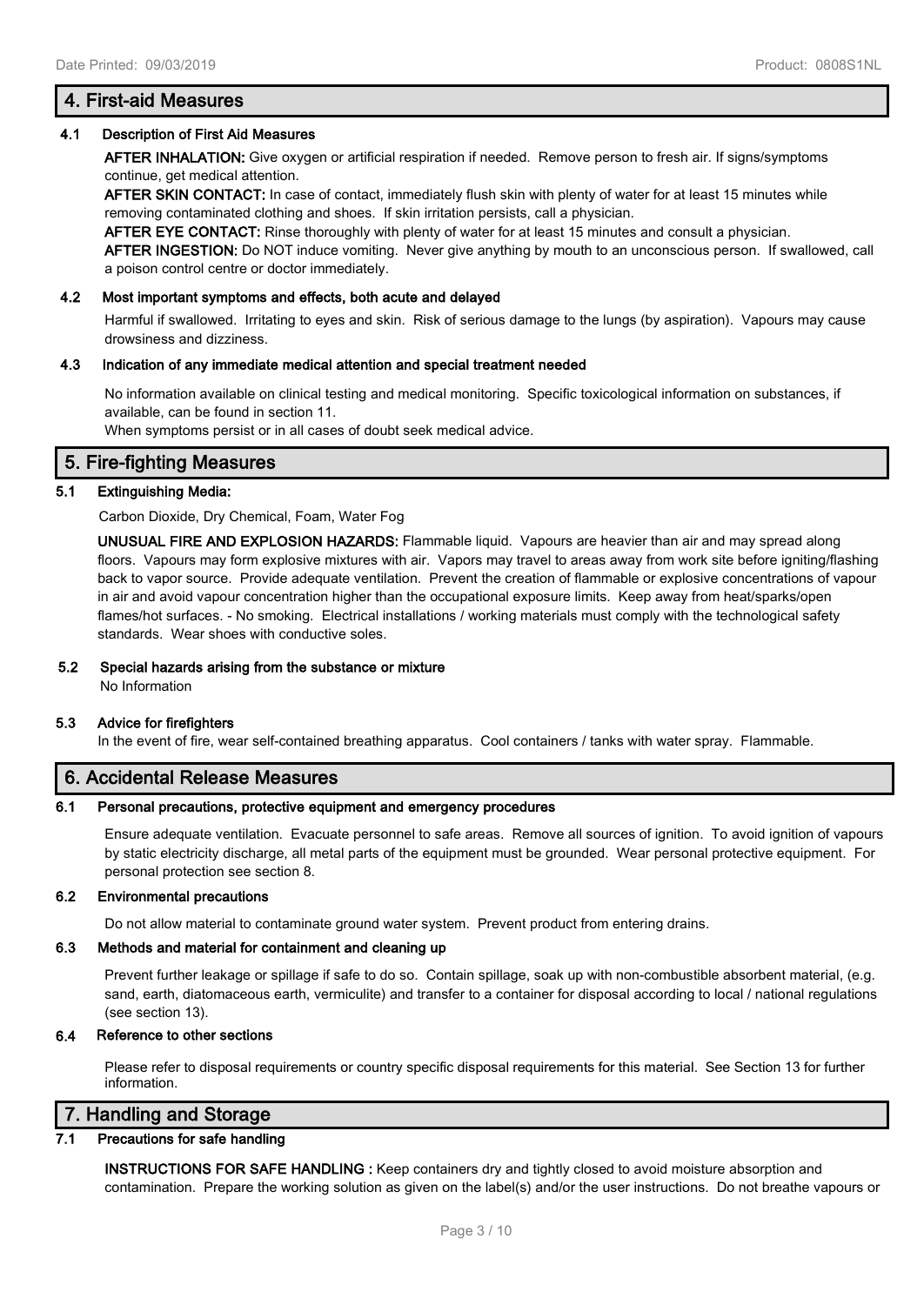spray mist. Ensure all equipment is electrically grounded before beginning transfer operations. Do not use sparking tools. Do not get in eyes, on skin, or on clothing. Use only with adequate ventilation/personal protection. Wash thoroughly after handling.

PROTECTION AND HYGIENE MEASURES : Handle in accordance with good industrial hygiene and safety practice. Wash hands before breaks and at the end of workday. When using, do not eat, drink or smoke.

#### 7.2 Conditions for safe storage, including any incompatibilities

#### CONDITIONS TO AVOID: Heat, flames and sparks.

STORAGE CONDITIONS: Keep container closed when not in use. Store in a dry, well ventilated place away from sources of heat, ignition and direct sunlight.

## 7.3 Specific end use(s)

No specific advice for end use available.

# **8. Exposure Controls/Personal Protection**

## **8.1 Control parameters**

#### **Ingredients with Occupational Exposure Limits (US)**

| (ບວ) |  |
|------|--|
|      |  |

| <b>Name</b>                  | CAS-No.        | <b>ACGIH TWA</b>                          | <b>ACGIH STEL</b> | <b>ACGIH Ceiling</b> |
|------------------------------|----------------|-------------------------------------------|-------------------|----------------------|
| <b>TITANIUM DIOXIDE</b>      | 13463-67-7     | $10$ mg/m $3$                             | N/E               | N/E                  |
| META-XYLENE                  | 108-38-3       | <b>100 PPM</b>                            | <b>150 PPM</b>    | N/E                  |
| METHYL PROPYL KETONE         | 107-87-9       | 200.0 PPM                                 | <b>150 PPM</b>    | N/E                  |
| AROMATIC HYDROCARBON         | 64742-95-6     | 300.0 PPM                                 | N/E               | N/E                  |
| <b>ZINC PHOSPHATE</b>        | 7779-90-0      | N/E                                       | N/E               | N/E                  |
| PARA-XYLENE                  | 106-42-3       | <b>100 PPM</b>                            | <b>150 PPM</b>    | N/E                  |
| <b>ETHYL BENZENE</b>         | $100 - 41 - 4$ | 20 PPM                                    | 125 ppm           |                      |
| ORTHO-XYLENE                 | 95-47-6        | 100 PPM                                   | <b>150 PPM</b>    | N/E                  |
| MICROCRYSTALLINE SILICA      | 14808-60-7     | 0.025 MGM3                                | N/E               | N/E                  |
| <b>CARBON BLACK</b>          | 1333-86-4      | 3 MGM3                                    | N/E               | N/E                  |
| <b>METHYL ETHYL KETOXIME</b> | 96-29-7        | N/E                                       | N/E               | N/E                  |
| <b>Name</b>                  | CAS-No.        | <b>OSHA PEL</b>                           | <b>OSHA STEL</b>  |                      |
| TITANIUM DIOXIDE             | 13463-67-7     | <b>15 MGM3</b>                            | N/E               |                      |
| META-XYLENE                  | 108-38-3       | 100.00 PPM                                | N/E               |                      |
| METHYL PROPYL KETONE         | 107-87-9       | 700 MGM3, 200 875 MGM3, 250<br><b>PPM</b> | <b>PPM</b>        |                      |
| AROMATIC HYDROCARBON         | 64742-95-6     | 500.0 PPM                                 | N/E               |                      |
| <b>ZINC PHOSPHATE</b>        | 7779-90-0      | N/E                                       | N/E               |                      |
| PARA-XYLENE                  | 106-42-3       | 100.00 PPM                                | N/E               |                      |
| ETHYL BENZENE                | 100-41-4       | 435 MGM3, 100 545 MGM3, 125<br><b>PPM</b> | <b>PPM</b>        |                      |
| ORTHO-XYLENE                 | 95-47-6        | 100.00 PPM                                | N/E               |                      |
| MICROCRYSTALLINE SILICA      | 14808-60-7     | 0.05 MGM3                                 | N/E               |                      |
| <b>CARBON BLACK</b>          | 1333-86-4      | 3.5 MG/M3                                 | N/E               |                      |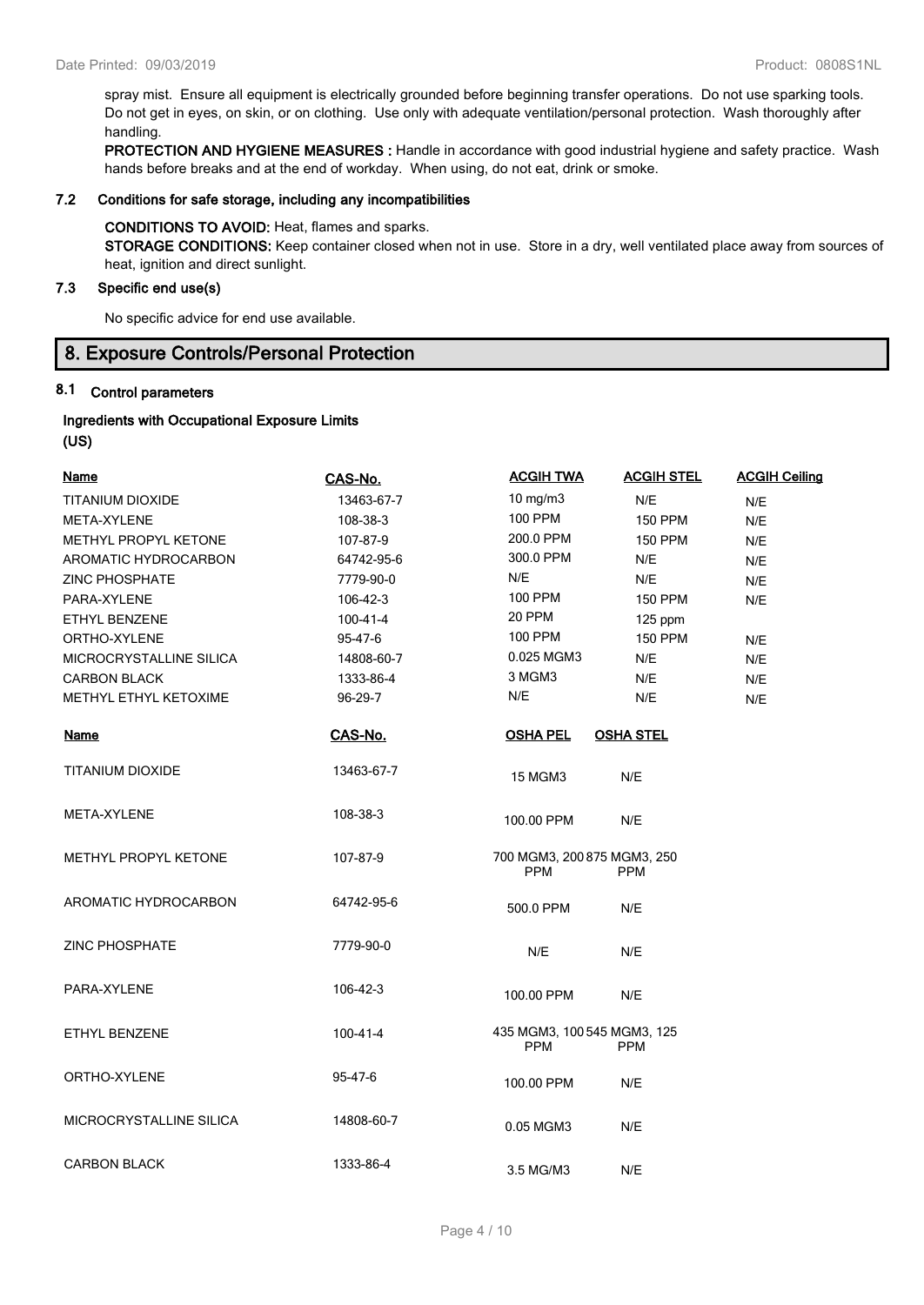| . KETOXIME<br>METH<br>ا⁄د<br>⊣ H∨' | ററ<br>- 96-<br>−•<br>__ | $\overline{ }$<br>NL | N. |
|------------------------------------|-------------------------|----------------------|----|
|------------------------------------|-------------------------|----------------------|----|

**FURTHER INFORMATION:** Refer to the regulatory exposure limits for the workforce enforced in each country.

#### 8.2 Exposure controls

### Personal Protection

RESPIRATORY PROTECTION: In order to avoid inhalation of spray-mist and sanding dust, all spraying and sanding must be done wearing adequate respirator. Use only with ventilation to keep levels below exposure guidelines reported in this document. User should test and monitor exposure levels to ensure all personnel are below guidelines. If not sure, or not able to monitor, use State or federally approved supplied air respirator. For silica containing coatings in a liquid state, and/or if no exposure limits are established above, air-supplied respirators are generally not required.

EYE PROTECTION: Ensure that eyewash stations and safety showers are close to the workstation location. Safety glasses with side-shields.

HAND PROTECTION: Gloves should be discarded and replaced if there is any indication of degradation or chemical breakthrough. Impervious gloves. Request information on glove permeation properties from the glove supplier. Lightweight protective clothing

#### OTHER PROTECTIVE EQUIPMENT: No Information

ENGINEERING CONTROLS: Avoid contact with skin, eyes and clothing. Ensure adequate ventilation, especially in confined areas.

## 9. Physical and Chemical Properties

# 9.1 Information on basic physical and chemical properties Appearance: Viscous Red, Grey Or White **Physical State Liquid Contract Contract Contract Contract Contract Contract Contract Contract Contract Contract Contract Contract Contract Contract Contract Contract Contract Contract Contract Contract Contract Contract C** Odor **Aromatic Contract Contract Aromatic Contract Aromatic** Odor threshold N/D pH N/D Melting point / freezing point  $(^{\circ}C)$  N/D Boiling point/range 176 F (80 C) - 424 F (218 C) Flash Point 76F (24C) **Evaporation rate** Slower Than Ether Flammability (solid, gas) Not determined Upper/lower flammability or explosive limits 0.6 - 12.7 Vapour Pressure, mmHg N/D Vapour density **All Accord Contracts** Heavier than Air Relative density **Not determined** Not determined Solubility in / Miscibility with water N/D Partition coefficient: n-octanol/water Not determined Auto-ignition temperature (°C) Not determined Decomposition temperature (°C) Not determined Viscosity Unknown Explosive properties and the state of the Not determined Oxidising properties Not determined 9.2 Other information

VOC Content g/l: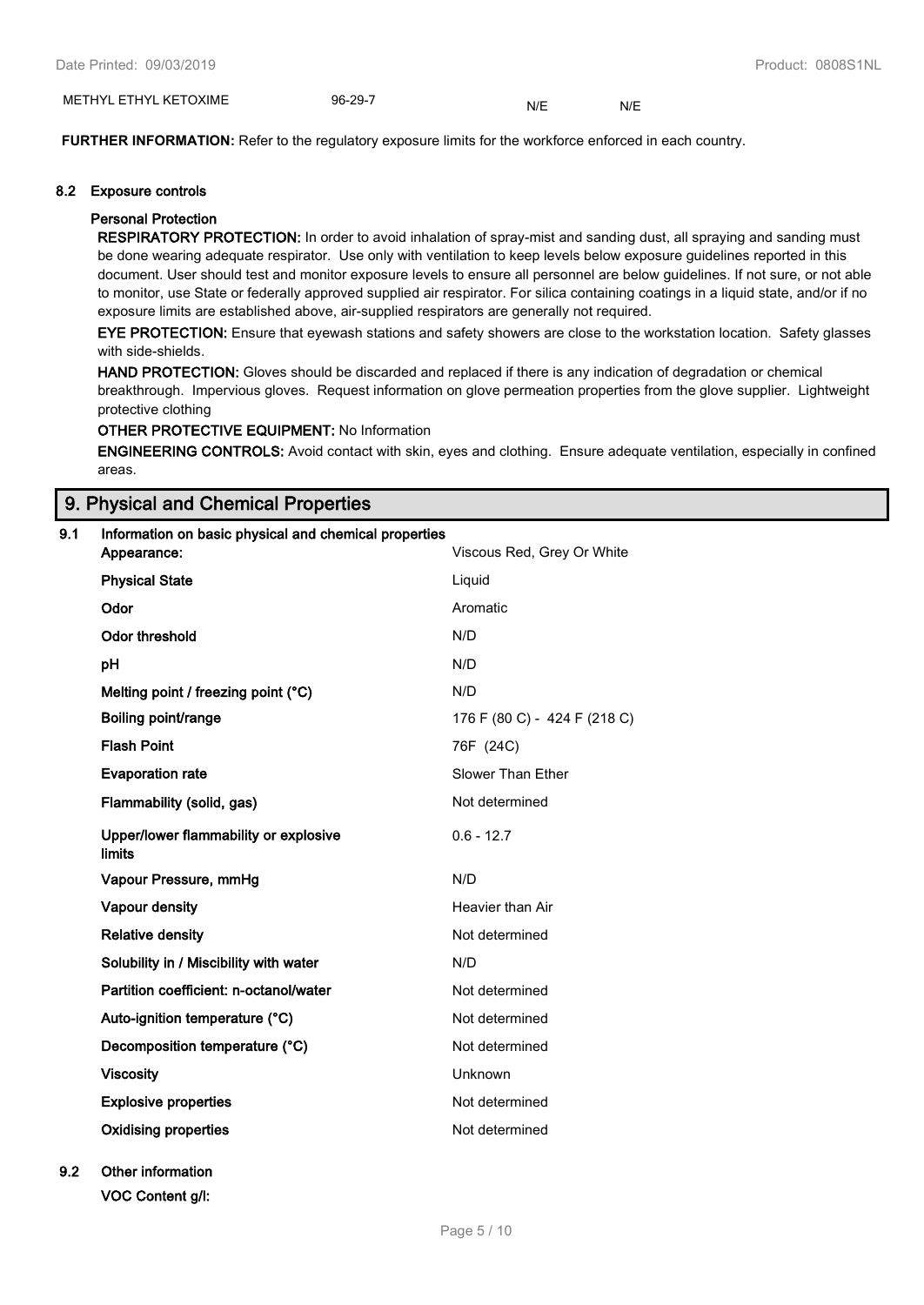### Specific Gravity (g/cm3) 1.42

# 10. Stability and Reactivity

### 10.1 Reactivity

No reactivity hazards known under normal storage and use conditions.

#### 10.2 Chemical stability

Stable under normal conditions.

## 10.3 Possibility of hazardous reactions

Hazardous polymerisation does not occur.

#### 10.4 Conditions to avoid

Heat, flames and sparks.

### 10.5 Incompatible materials

Strong oxidizing agents.

#### 10.6 Hazardous decomposition products

Carbon dioxide (CO2), carbon monoxide (CO), oxides of nitrogen (NOx), dense black smoke.

# **11. Toxicological Information**

#### **11.1 Information on toxicological effects**

| <b>Acute Toxicity:</b>            |                                                |
|-----------------------------------|------------------------------------------------|
| Oral LD50:                        | N/D                                            |
| <b>Inhalation LC50:</b>           | N/D                                            |
|                                   |                                                |
| Irritation:                       | Eye Irritation and Skin Irritation, category 2 |
|                                   | Unknown                                        |
| Corrosivity:                      |                                                |
| Sensitization:                    | Unknown                                        |
|                                   |                                                |
| <b>Repeated dose toxicity:</b>    | Unknown                                        |
| Carcinogenicity:                  | Carcinogenicity, category 1A                   |
|                                   |                                                |
| Mutagenicity:                     | Unknown                                        |
|                                   | Unknown                                        |
| <b>Toxicity for reproduction:</b> |                                                |
| STOT-single exposure:             | Unknown                                        |
|                                   |                                                |
| <b>STOT-repeated exposure:</b>    | Unknown                                        |
| <b>Aspiration hazard:</b>         | Unknown                                        |
|                                   |                                                |

#### **If no information is available above under Acute Toxicity then the acute effects of this product have not been tested. Data on individual components are tabulated below:**

| CAS-No.    | <b>Chemical Name</b> | Oral LD50                  | Dermal LD50   | Vapor LC50    | Gas LC50           | <b>Dust/Mist</b><br><b>LC50</b> |
|------------|----------------------|----------------------------|---------------|---------------|--------------------|---------------------------------|
| 13463-67-7 | TITANIUM DIOXIDE     | 25000 mg/kg,<br>oral (rat) | Not Available | Not Available | No.<br>Information | No<br>Information               |
| 108-38-3   | MFTA-XYI FNF         | Not Available              | Not Available | Not Available | 0.000              | 0.000                           |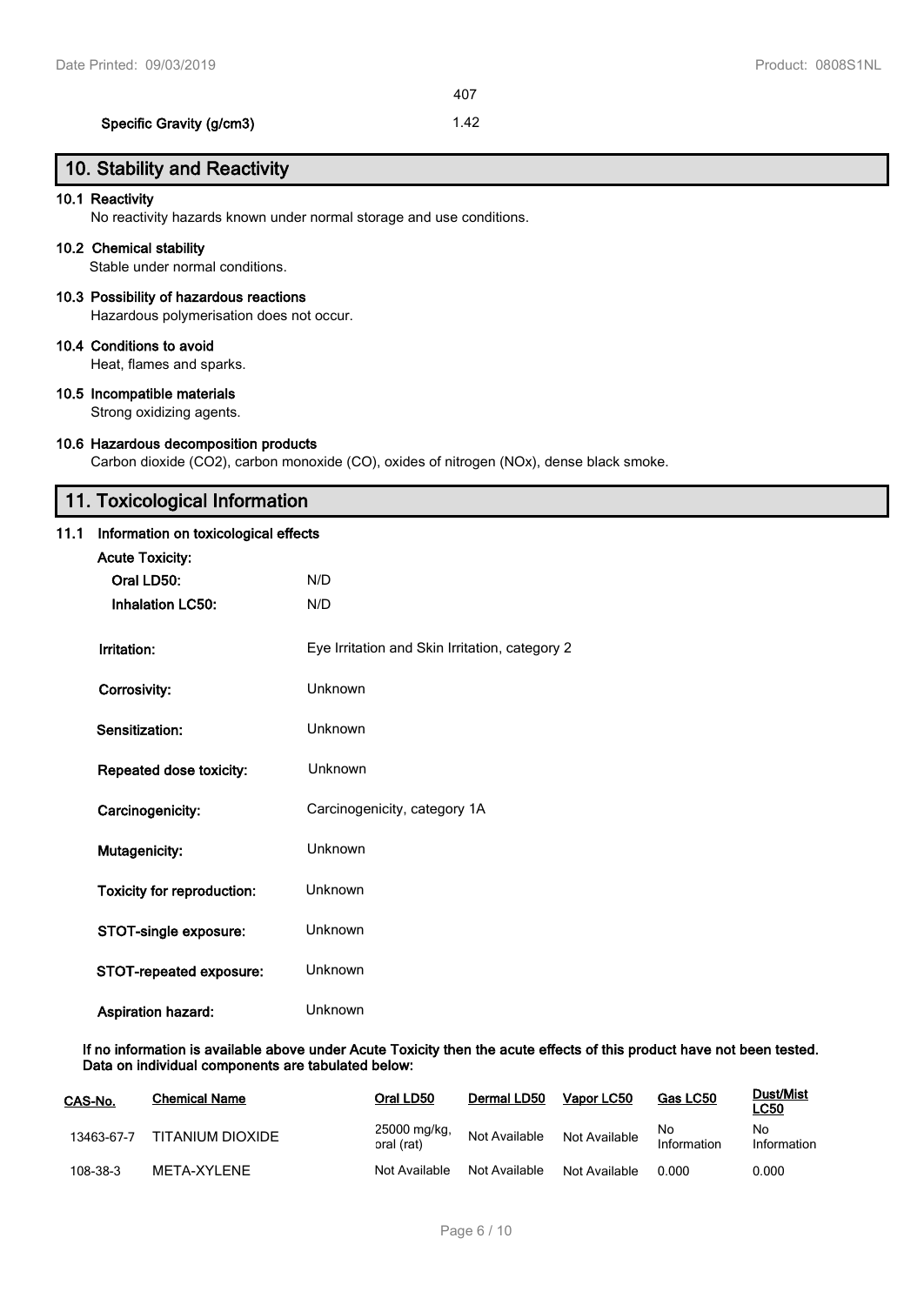Date Printed: 09/03/2019 Product: 0808S1NL

| 107-87-9   | <b>METHYL PROPYL KETONE</b> | Not Available            |                                | Not Available                           | 0.000 | 0.000      |
|------------|-----------------------------|--------------------------|--------------------------------|-----------------------------------------|-------|------------|
| 64742-95-6 | AROMATIC HYDROCARBON        | 4700 mg/kg,<br>oral, rat | Not Available                  | 3670 ppm/8<br>hours, rat,<br>inhalation | 0.000 | 0.000      |
| 7779-90-0  | <b>ZINC PHOSPHATE</b>       | 3846mg/kg,<br>oral rat   | Not Available                  | Not Available                           | 0.000 | 11.54 mg/l |
| 106-42-3   | PARA-XYLENE                 | Not Available            | Not Available                  | Not Available                           | 0.000 | 0.000      |
| 100-41-4   | ETHYL BENZENE               | 3500 mg/kg<br>rat, oral  | $>5000$ mg/l,<br>dermal rabbit | 17.2 mg/L<br>Inh, Rat, 4Hr              | 0.000 | 0.000      |
| 95-47-6    | ORTHO-XYLENE                | Not Available            | Not Available                  | Not Available                           | 0.000 | 0.000      |
| 14808-60-7 | MICROCRYSTALLINE SILICA     | 22500 mg/kg              | Not Available                  | Not Available                           | 0.000 | 0.000      |
| 1333-86-4  | <b>CARBON BLACK</b>         | 8000 mg/kg<br>oral, rat  | Not Available                  | Not Available                           |       |            |
| 96-29-7    | METHYL ETHYL KETOXIME       | >900 mg/kg,<br>oral, rat | Not Available                  | $>10$ mg/l/<br>4h, Inh, rabbit          | 0.000 | 0.000      |

#### **Additional Information:**

This product may contain Ethyl Benzene, which is listed by IARC as possibly carcinogenic to humans (Group 2B). This listing is based on inadequate evidence of carcinogenicity in humans and sufficient evidence in experimental animals. This product contains silica which is classified by IARC as a known human carcinogen (Group 1). Crystalline silica is known to cause silicosis. The classification(s) is/are relevant when exposed to these respirable substances in dust or powder form only, including cured product that is subject to sanding, grinding, cutting, or other surface preparation activities.

| 12. Ecological Information |  |
|----------------------------|--|
|----------------------------|--|

| 12.1 | Toxicity:                                   |                                                                                    |
|------|---------------------------------------------|------------------------------------------------------------------------------------|
|      | EC50 48hr (Daphnia):                        | <b>Unknown</b>                                                                     |
|      | IC50 72hr (Algae):                          | <b>Unknown</b>                                                                     |
|      | LC50 96hr (fish):                           | <b>Unknown</b>                                                                     |
|      | 12.2 Persistence and degradability:         | <b>Unknown</b>                                                                     |
|      | 12.3 Bioaccumulative potential:             | <b>Unknown</b>                                                                     |
| 12.4 | Mobility in soil:                           | <b>Unknown</b>                                                                     |
|      | 12.5 Results of PBT and vPvB<br>assessment: | The product does not meet the criteria for PBT/VPvB in accordance with Annex XIII. |
|      | 12.6 Other adverse effects:                 | <b>Unknown</b>                                                                     |

| CAS-No.        | <b>Chemical Name</b>    | <b>EC50 48hr</b>                      | IC50 72hr                                              | <b>LC50 96hr</b>                    |
|----------------|-------------------------|---------------------------------------|--------------------------------------------------------|-------------------------------------|
| 13463-67-7     | <b>TITANIUM DIOXIDE</b> | No information                        | No information                                         | No information                      |
| 108-38-3       | META-XYLENE             | No information                        | No information                                         | No information                      |
| 107-87-9       | METHYL PROPYL KETONE    | No information                        | No information                                         | No information                      |
| 64742-95-6     | AROMATIC HYDROCARBON    | No information                        | No information                                         | No information                      |
| 7779-90-0      | <b>ZINC PHOSPHATE</b>   | $0.04 - 0.86$ mg/l<br>(Daphnia Magna) | $0.136 - 0.150$ mg/l<br>(Selenastrum<br>capricornutum) | 0.14 - 0.26 mg/l (Rainbow<br>Trout) |
| $106 - 42 - 3$ | PARA-XYLENE             | No information                        | No information                                         | No information                      |
| 100-41-4       | ETHYL BENZENE           | 1.8 mg/l (Daphnia<br>Magna)           | 4.6 mg/l (Green Algae)                                 | 4.2 mg/l (Rainbow Trout)            |
| 95-47-6        | ORTHO-XYLENE            | No information                        | No information                                         | No information                      |
| 14808-60-7     | MICROCRYSTALLINE SILICA | No information                        | No information                                         | No information                      |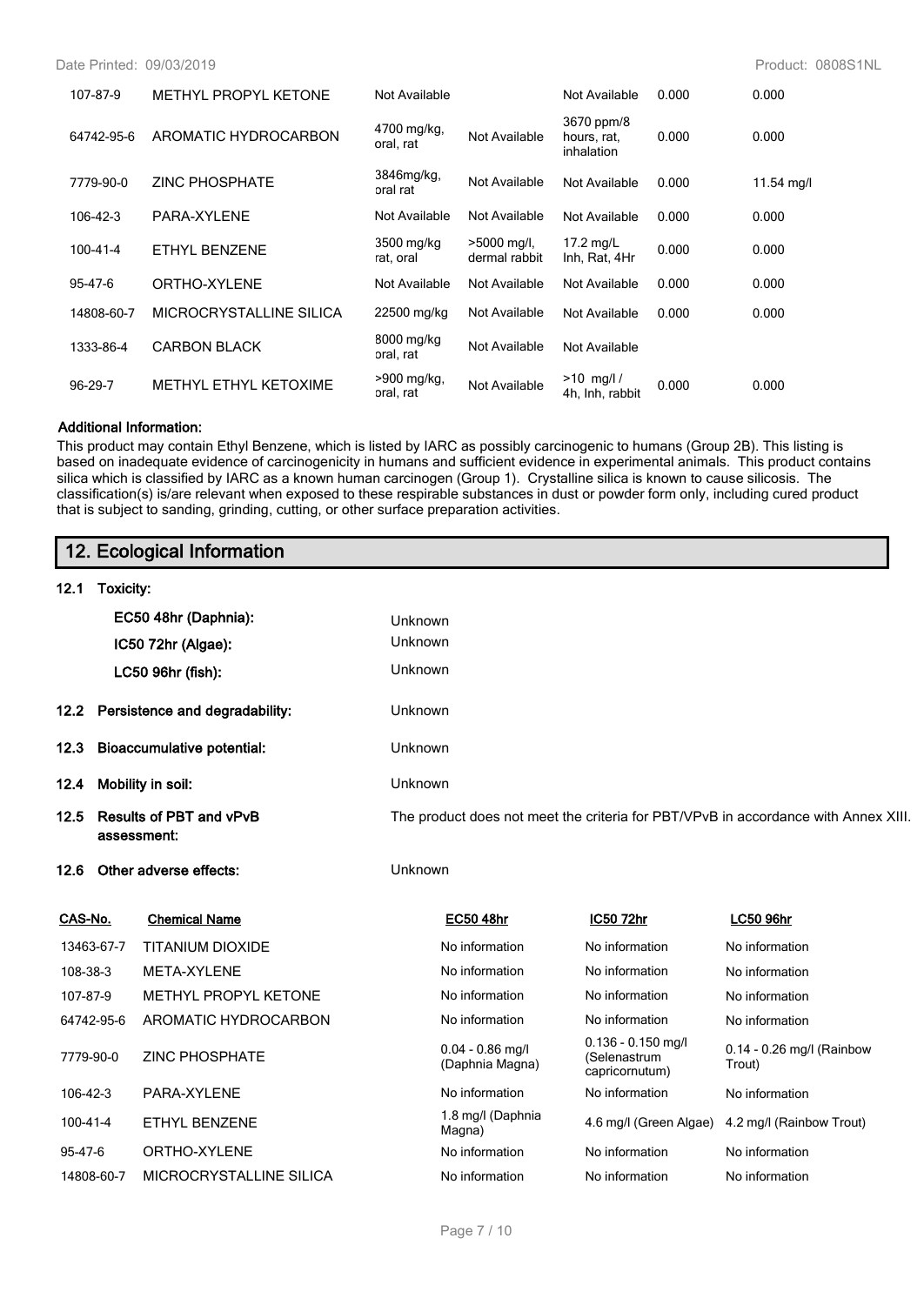# 1333-86-4 CARBON BLACK No information No information No information No information

96-29-7 METHYL ETHYL KETOXIME No information No information No information No information

# **13. Disposal Considerations**

**13.1 WASTE TREATMENT METHODS:** Do not burn, or use a cutting torch on, the empty drum. If recycling is not practicable, dispose of in compliance with local regulations. Dispose of in accordance with local regulations. Empty containers should be taken to an approved waste handling site for recycling or disposal.

|      | 14. Transport Information                                                   |                |
|------|-----------------------------------------------------------------------------|----------------|
| 14.1 | UN number                                                                   | UN1263         |
|      | 14.2 UN proper shipping name                                                | Paint          |
|      | <b>Technical name</b>                                                       | N/A            |
|      | 14.3 Transport hazard class(es)                                             | 3              |
|      | Subsidiary shipping hazard                                                  | N/A            |
|      | 14.4 Packing group                                                          | Ш              |
| 14.5 | <b>Environmental hazards</b>                                                | Unknown        |
|      | 14.6 Special precautions for user                                           | <b>Unknown</b> |
|      | EmS-No.:                                                                    | $F-E$ , S-E    |
| 14.7 | Transport in bulk according to Annex II<br>of MARPOL 73/78 and the IBC code | Unknown        |

# **15. Regulatory Information**

**15.1 Safety, health and environmental regulations/legislation for the substance or mixture:**

# **U.S. Federal Regulations: As follows -**

## **CERCLA - Sara Hazard Category**

This product has been reviewed according to the EPA 'Hazard Categories' promulgated under Sections 311 and 312 of the Superfund Amendment and Reauthorization Act of 1986 (SARA Title III) and is considered, under applicable definitions, to meet the following categories:

Flammable (gases, aerosols, liquids, or solids), Carcinogenicity, Skin Corrosion or Irritation, Serious eye damage or eye irritation

## **Sara Section 313:**

This product contains the following substances subject to the reporting requirements of Section 313 of Title III of the Superfund Amendment and Reauthorization Act of 1986 and 40 CFR part 372:

| <b>Chemical Name</b>  | CAS-No.       |
|-----------------------|---------------|
| MFTA-XYI FNF          | 108-38-3      |
| METHYL PROPYL KETONE  | 107-87-9      |
| <b>ZINC PHOSPHATE</b> | 7779-90-0     |
| PARA-XYLENE           | $106-42-3$    |
| FTHYL BENZENE         | 100-41-4      |
| ORTHO-XYLENE          | $95 - 47 - 6$ |
|                       |               |

### **Toxic Substances Control Act:**

All components of this product are either listed on the TSCA Inventory or are exempt.

This product contains the following chemical substances subject to the reporting requirements of TSCA 12(B) if exported from the United States:

| <b>Chemical Name</b> | CAS-No.  |
|----------------------|----------|
| <b>NONANE</b>        | 111-84-2 |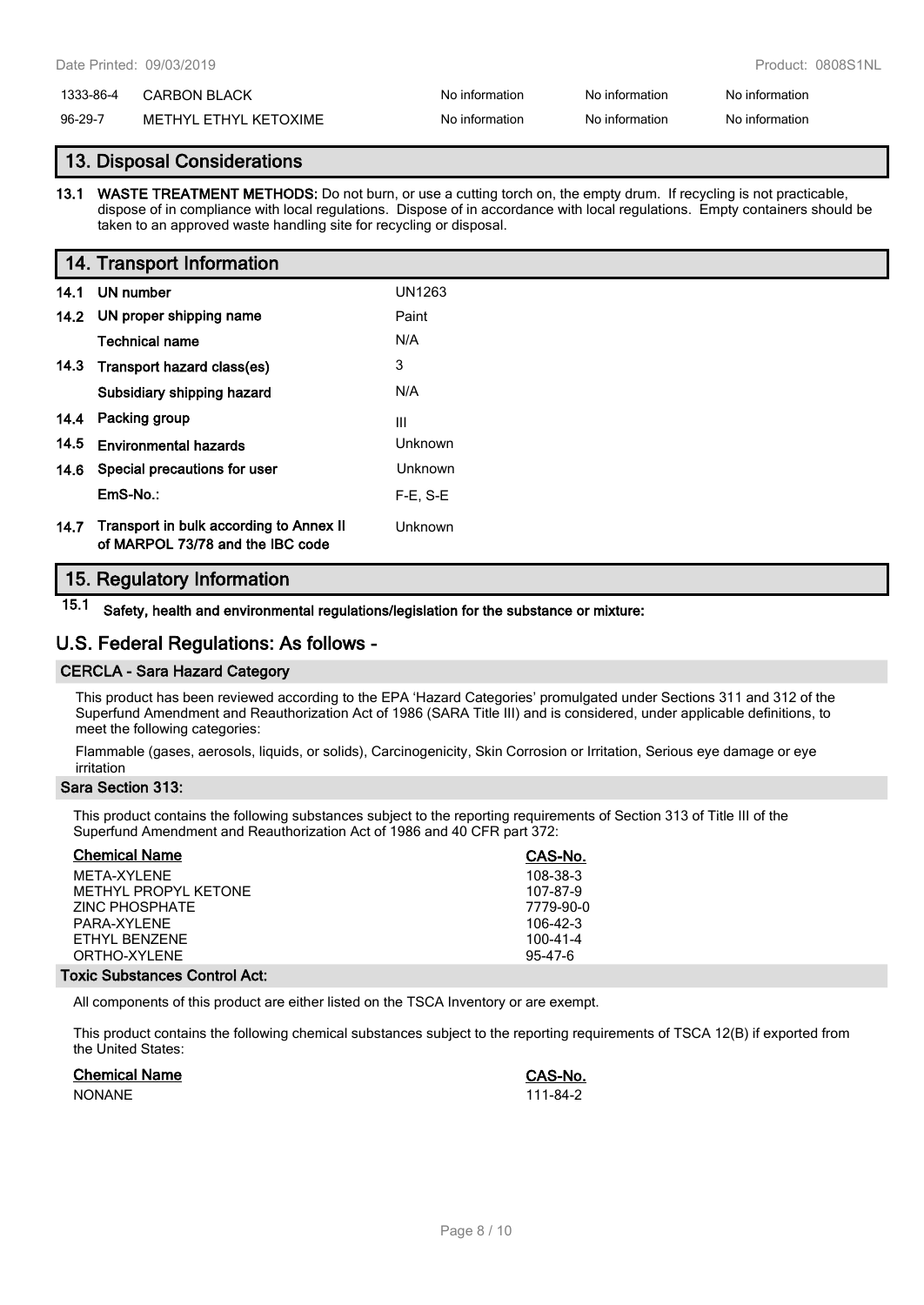# **U.S. State Regulations: As follows -**

## **New Jersey Right-to-Know:**

The following materials are non-hazardous, but are among the top five components in this product.

| <b>Chemical Name</b>    | CAS-No.             |
|-------------------------|---------------------|
| <b>LIMESTONE</b>        | 1317-65-3           |
| ALKYD RESIN             | <b>TRADE SECRET</b> |
| <b>BLACK IRON OXIDE</b> | 1317-61-9           |
|                         |                     |

## **Pennsylvania Right-To-Know**

The following non-hazardous ingredients are present in the product at greater than 3%.

| <b>Chemical Name</b>             | CAS-No.             |  |
|----------------------------------|---------------------|--|
| <b>LIMESTONE</b>                 | 1317-65-3           |  |
| <b>ALKYD RESIN</b>               | <b>TRADE SECRET</b> |  |
| <b>BLACK IRON OXIDE</b>          | 1317-61-9           |  |
| <b>TALC</b>                      | 14807-96-6          |  |
| <b>HFMATITF</b>                  | 1317-60-8           |  |
| YELLOW IRON OXIDE                | 51274-00-1          |  |
| <b>CALIFORNIA PROPOSITION 65</b> |                     |  |

WARNING: Cancer and Reproductive Harm -- www.P65Warnings.ca.gov

# **International Regulations: As follows -**

#### **\* Canadian DSL:**

All chemical ingredients included on inventory (DSL)

# **15.2 Chemical Safety Assessment:**

No Chemical Safety Assessment has been carried out for this substance/mixture by the supplier.

# **16. Other Information**

### **Text for GHS Hazard Statements shown in Section 3 describing each ingredient:**

| H <sub>225</sub> | Highly flammable liquid and vapour.                                |
|------------------|--------------------------------------------------------------------|
| H <sub>226</sub> | Flammable liquid and vapour.                                       |
| H302             | Harmful if swallowed.                                              |
| H304             | May be fatal if swallowed and enters airways.                      |
| H312             | Harmful in contact with skin.                                      |
| H315             | Causes skin irritation.                                            |
| H317             | May cause an allergic skin reaction.                               |
| H318             | Causes serious eye damage.                                         |
| H319             | Causes serious eye irritation.                                     |
| H332             | Harmful if inhaled.                                                |
| H335             | May cause respiratory irritation.                                  |
| H336             | May cause drowsiness or dizziness.                                 |
| H350             | May cause cancer.                                                  |
| H351             | Suspected of causing cancer.                                       |
| H371             | May cause damage to organs.                                        |
| H372             | Causes damage to organs through prolonged or repeated exposure.    |
| H373             | May cause damage to organs through prolonged or repeated exposure. |
| H400             | Very toxic to aquatic life.                                        |
| H410             | Very toxic to aquatic life with long lasting effects.              |
| H411             | Toxic to aquatic life with long lasting effects.                   |
| H412             | Harmful to aquatic life with long lasting effects.                 |

#### Reasons for revision